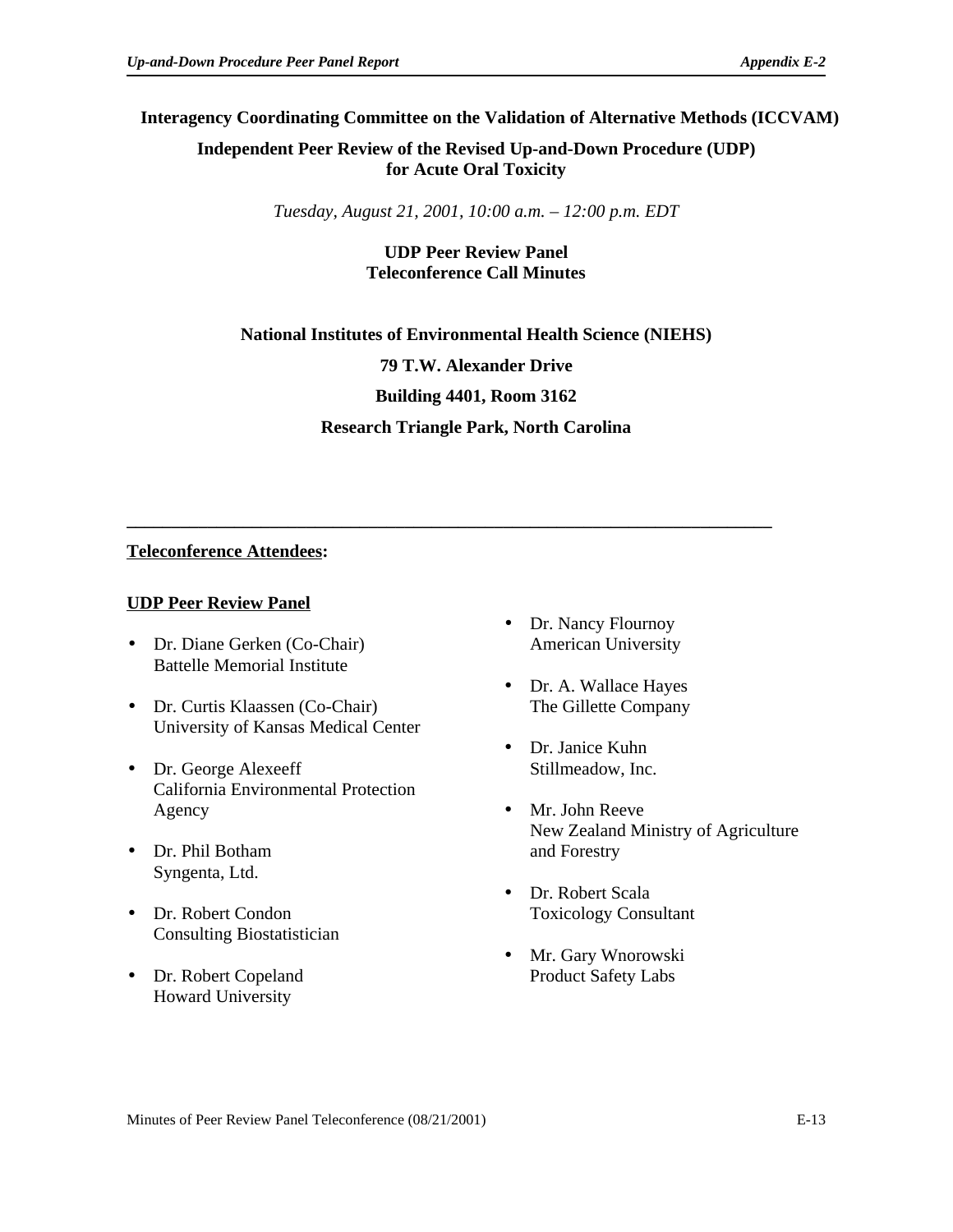#### **UDP Technical Task Force Representatives**

- Mr. David Farrar U.S. Environmental Protection Agency
- • Dr. Michael Green Consumer Product Safety Commission
- Dr. Kailash Gupta Consumer Product Safety Commission
- Dr. Elizabeth Margosches U.S. Environmental Protection Agency
- • Mr. William Meyer U.S. Environmental Protection Agency
- Dr. Amy Rispin U.S. Environmental Protection Agency
- Dr. Kathy Stitzel Proctor and Gamble Co.

#### **ICCVAM Agency Representatives**

- • Dr. Suzanne McMaster U.S. Environmental Protection Agency
- Dr. Marilyn Wind Consumer Product Safety Commission

#### **NTP Interagency Center for the Evaluation of Alternative Toxicological Methods (NICEATM)**

- Dr. William Stokes (ICCVAM Co-Chair) National Institute of Environmental Health Sciences
- • Mr. Bradley Blackard Integrated Laboratory Systems, Inc.
- Ms. Ashlee Duncan Integrated Laboratory Systems, Inc.
- **General Public**
- • Dr. David Bombick R.J. Reynolds Tobacco Company
- Ms. Loretta Frye National Institute of Environmental Health Sciences
- Dr. Raymond Tice Integrated Laboratory Systems, Inc.

- Dr. Ian Pate Syngenta, Ltd.
- Mr. Andrew Ballard Reporter, Bureau of National Affairs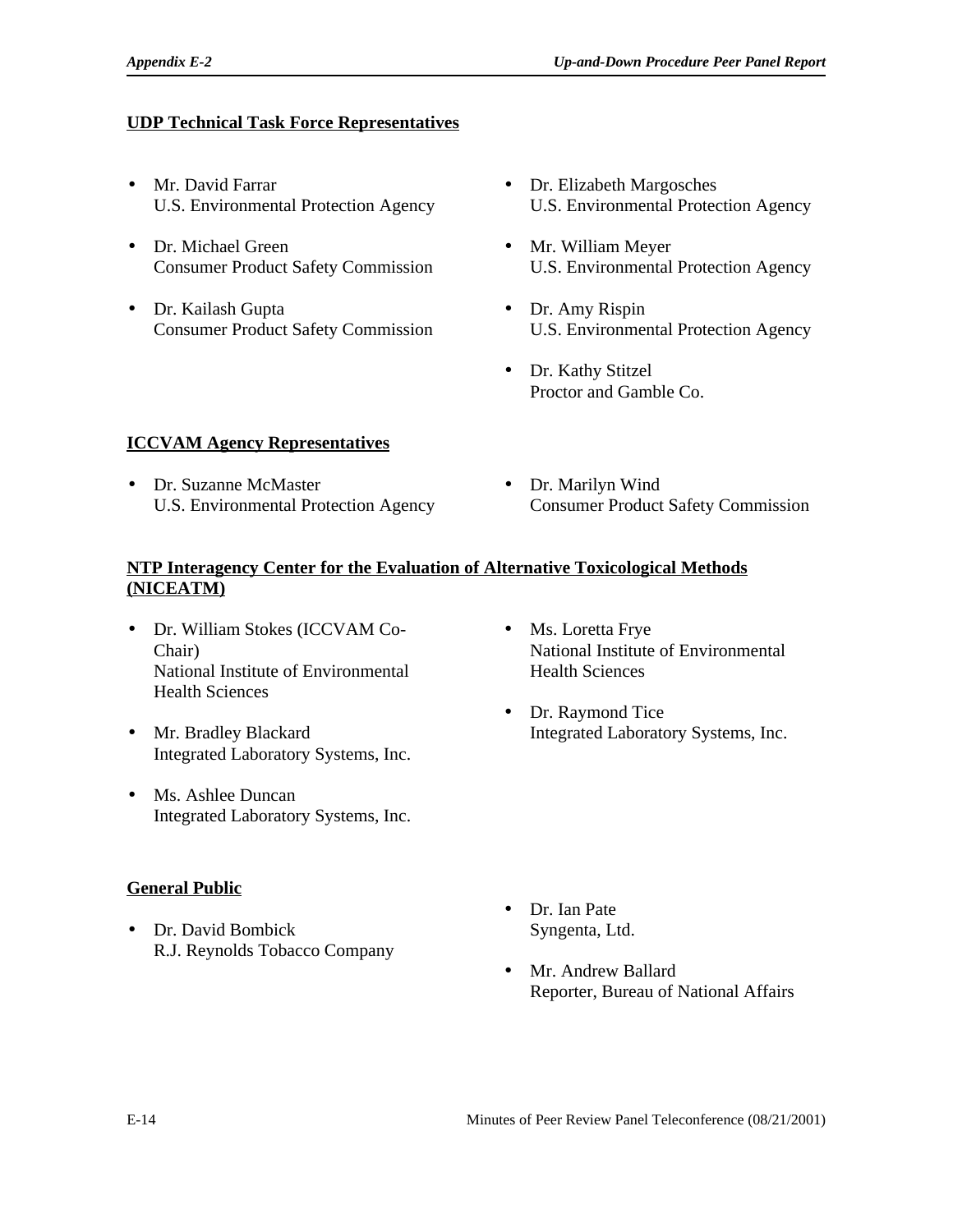## **Call to Order and Introductions**

Dr. Klaassen welcomed all participants and called the meeting to order at 10:20 a.m. He asked everyone to state his or her name for the record and requested that discussions be limited to Panel members only.

## **ICCVAM Test Method Review Process for the UDP**

Dr. Stokes, co-chair of ICCVAM, thanked the Panel for their participation in the teleconference and provided background information and timelines pertaining to the UDP. He explained that the conclusions and recommendations of the Panel from the July 2000 Peer Review meeting were considered by the UDP Technical Task Force and incorporated into a revised UDP Test Guideline. The Task Force also developed a proposed procedure for calculating confidence intervals and a software program for use with the UDP. These are the items that the Panel has been asked to review during this teleconference meeting. Dr. Stokes then read the Conflict of Interest Statement; no conflicts were stated among the participants. He explained that the Panel will prepare a written report following the teleconference for publication in the UDP Peer Panel Final report, scheduled to be printed in November 2001. In accordance with Public Law 106- 545, this report and accompanying ICCVAM recommendations will be forwarded to Federal agencies for consideration and action.

## **Peer Review Panel Discussion**

Dr. Klaassen began the meeting by discussing the Panel's position on Evaluation Guidance Question #1 – *The revised draft UDP Test Guideline (June 20, 2001) incorporates modifications in accordance with the Panel's recommendations at the July 25, 2000 Peer Review Panel meeting.*

*a) Are the changes consistent with the Panel's recommendations?*

*b) Do you concur with the revisions that have been made?*

The Panel concluded that many of the requested changes had been appropriately considered and that they agreed with the changes made. However, several recommendations appeared to have not been adequately addressed in the revised UDP Test Guideline and these were considered during the teleconference on a case-by-case basis.

Recommendation: to increase flexibility and adaptability in animal use, the use of either sex or the more sensitive sex (if information is available indicating that one sex is more sensitive) should be permitted. The Panel unanimously re-affirmed this recommendation

Recommendation: the body weight of an animal on day 1 of dosing should be within 20% of the mean body weight of all previous animals used. The Panel recognized the confusion in wording in this recommendation (day 1 and previous animals) and, based on the revised language included in paragraph 14 of the revised draft Guideline, decide to withdraw this recommendation.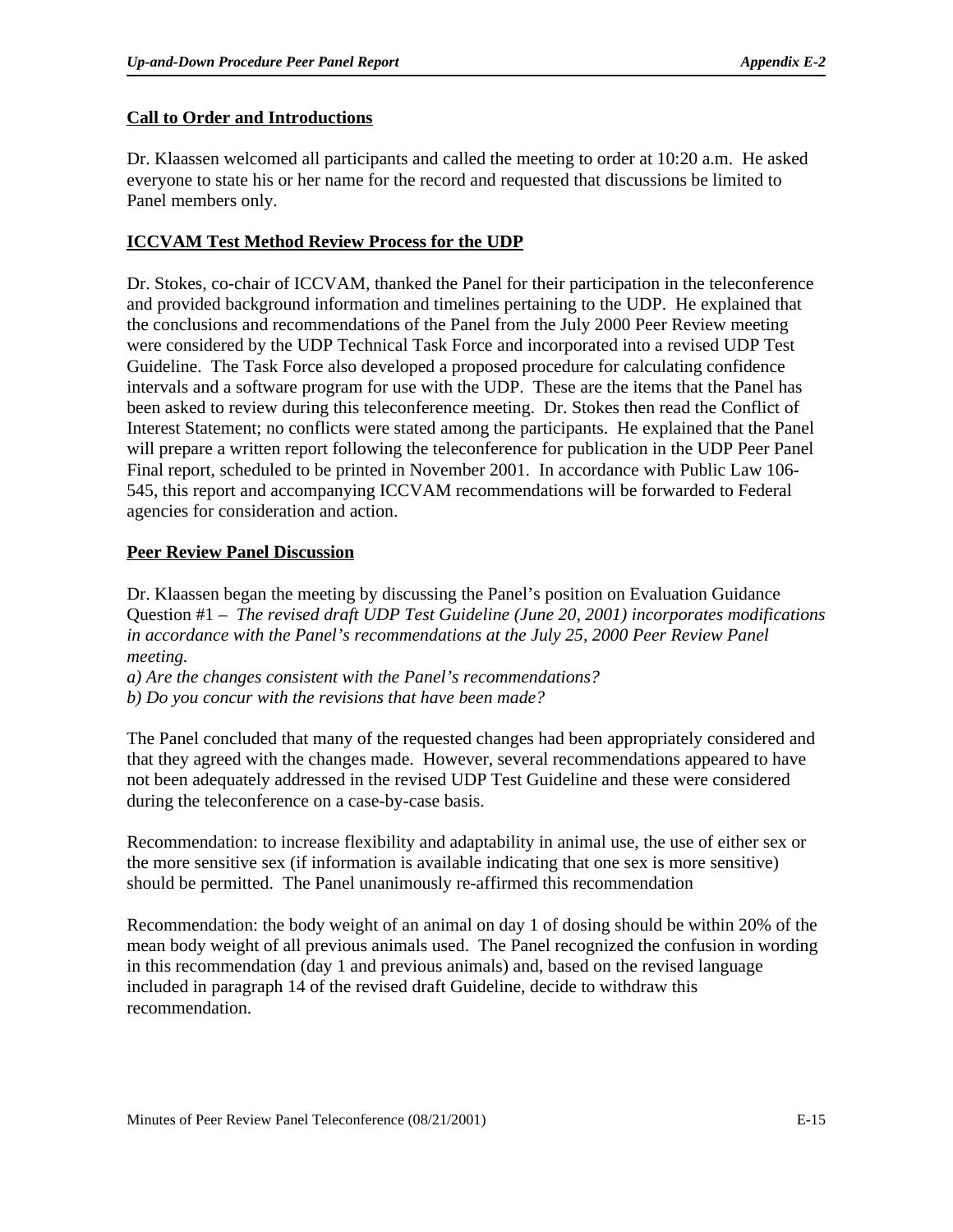Recommendation: to include additional guidance for use of pre-start data (data available before the acute toxicity test is conducted) that may be helpful in determining the starting dose. The revised draft UDP Test Guideline addresses this recommendation in paragraph 4 as follows: *All available information on the test substance should be considered by the testing laboratory prior to conducting the study. Such information will include the identity and chemical structure of the substance; its physical chemical properties; the results of any other in vitro or in vivo toxicity tests on the substance or mixtures; toxicological data on structurally related substances or similar mixtures; and the anticipated use(s) of the substance. This information is useful to determine the relevance of the test for the protection of human health and the environment, and will help in the selection of an appropriate starting dose.* 

Several Panel members expressed an opinion that this type of information was more appropriate for inclusion in a training session or guidance document, rather than in a guideline. Dr. Flournoy stated that the concept of this recommendation was to provide a better idea of the types of information or data to consider when selecting a starting dose level and to provide an alternative for the default starting dose level. The Panel unanimously recommended the following modification to the guideline "*All available information on the test substance should be considered by the testing laboratory prior to conducting the study. Such information may include the identity and chemical structure of the substance; its physical chemical properties; the results of any other in vitro or in vivo toxicity tests on the substance or mixtures; toxicological data on structurally related substances or similar mixtures; and the anticipated use(s) of the substance. This information is useful to determine the relevance of the test for the protection of human health and the environment. This information may be valuable in selecting a dose other than the default starting dose.* 

Recommendation: that a practicability evaluation be conducted of the revised UDP Test Guideline. The Panel unanimously re-affirmed this recommendation.

Recommendation: that a separate section describing how the revised UDP Primary Test addresses reduction, refinement and replacement of animals compared to the previous tests be included in the Guideline. The Technical Task force formed the following response to this recommendation: *The Guideline significantly reduces the number of animals used in comparison to Guideline 401, which often required at least 20 animals in a test: 1) the stopping rule limits the number of animals in a test; 2) sequential dosing introduces further efficiencies in animal use; 3) initial dosing is now set to be below the LD50, increasing the percentage of animals in which dosing levels will be sub lethal and thereby providing some reduction in pain and distress; and 4) the use of a single sex reduces the number of animals needed and minimizes the variability in the test population. Theoretically using females only could lead to an oversupply of males. However, the use of male rats in animal research greatly exceeds that of females and, thus, the preference for females in acute toxicity testing may well result in a better overall balance of the use of both genders. Importantly, the guideline contains a requirement to follow the OECD Guidance Document on Humane Endpoints that should reduce the overall suffering of animals used in this type of toxicity test.* 

Dr. Klaassen suggested the removal of gender specific references or the addition of the acceptability to use either gender (as per the preceding recommendation). The Panel decided to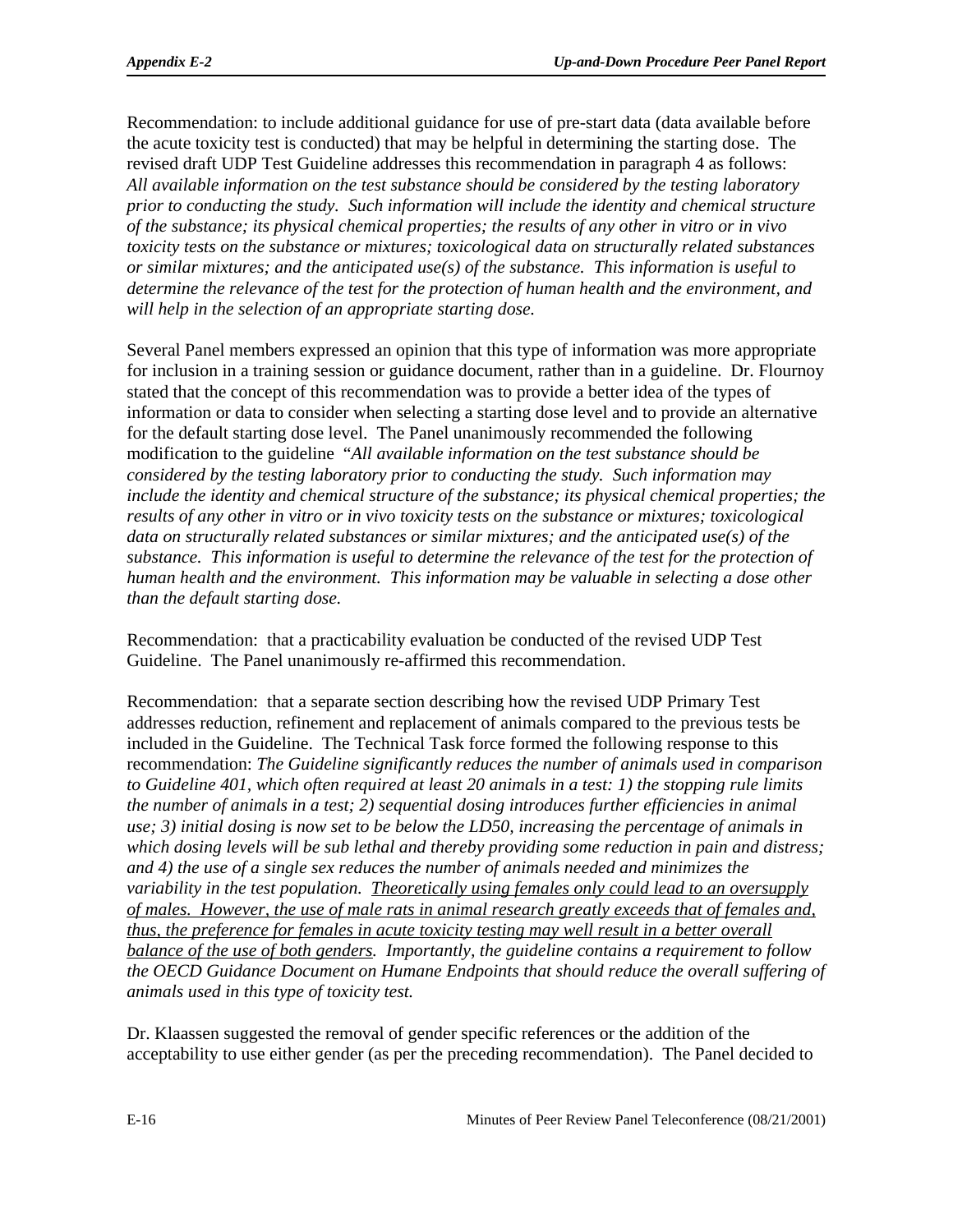recommend removing the gender reference (see the underlined sentences in the above paragraph) and unanimously recommended that the statement be added to the Guideline.

Recommendation: in paragraph 17a of the revised UDP Test Guideline, constant concentration should be used unless there is scientific or regulatory need for using constant volume. If constant volume is used in the performance of the UDP, concentrations used should also be supplied. The Panel unanimously recommended that this statement be added to the Guideline.

The Panel decided that all editorial recommendations for the revised UDP Test Guideline would be summarized by the Panel's co-chairs and added to the Panel's report for consideration.

## Dr. Klaassen continued the deliberations by considering the Panel's position on Evaluation Guidance Question #2 *- Is the proposed procedure for calculating a confidence interval for the LD50 appropriate and adequate for use with the revised draft UDP Test Guideline?*

Dr. Klaassen explained that the biostatisticians on the UDP Panel (Drs. Condon, Flournoy, and Stallard) had been charged with developing the Panel's position for this question. Dr. Flournoy stated that the proposed approach was interesting but, because of limitations and uncertainties with the method, the Panel statisticians felt that language should be added to the UDP Test Guideline that specifically indicates the shortcomings and limitations of the procedure. She continued by stating that as more is learned about the use of these types of statistical methods, the procedure should be modified accordingly.

Many Panel members felt that the wording in the procedure was too technical for nonstatisticians to understand and the procedure was asking too much from data from so few animals. Drs. Hayes and Botham suggested that the procedure be rewritten using non-statistical language and outlining specific situations where the procedure does not perform well. Dr. Scala stated that the UDP Technical Task Force had failed to justify the need for confidence intervals and that the analysis was based on too few animals. He presented a motion to not recommend the procedure on these grounds. Dr. Hayes seconded the motion. Dr. Flournoy stated that the proposed procedure moves the field of statistics forward and, if the limitations are clearly described, should be approved by the Panel. She went on by explaining that such a procedure would always work poorly with shallow slopes. The Panel determined that situations where the procedure works poorly were not that common and as long as the limitations are described in detail, it would be appropriate to recommend.

Dr. Scala stated that he would withdraw his previous motion if the UDP Technical Task Force would rewrite the procedure to include details of its limitations. Dr. Condon added that people using the software program would not be cognizant of the limitations of the procedure and might conclude, incorrectly, that the data obtained were inadequate in situations where an infinite confidence limit was calculated by the program. He suggested that specific language be added to the software program also explaining the limitations of the confidence interval procedure.

Dr. Botham reiterated the need for an explanation of the procedure's limitations written in language that study directors would understand. The representatives of the UDP Technical Task Force agreed to work with the Panel's biostatisticians to develop these explanations.